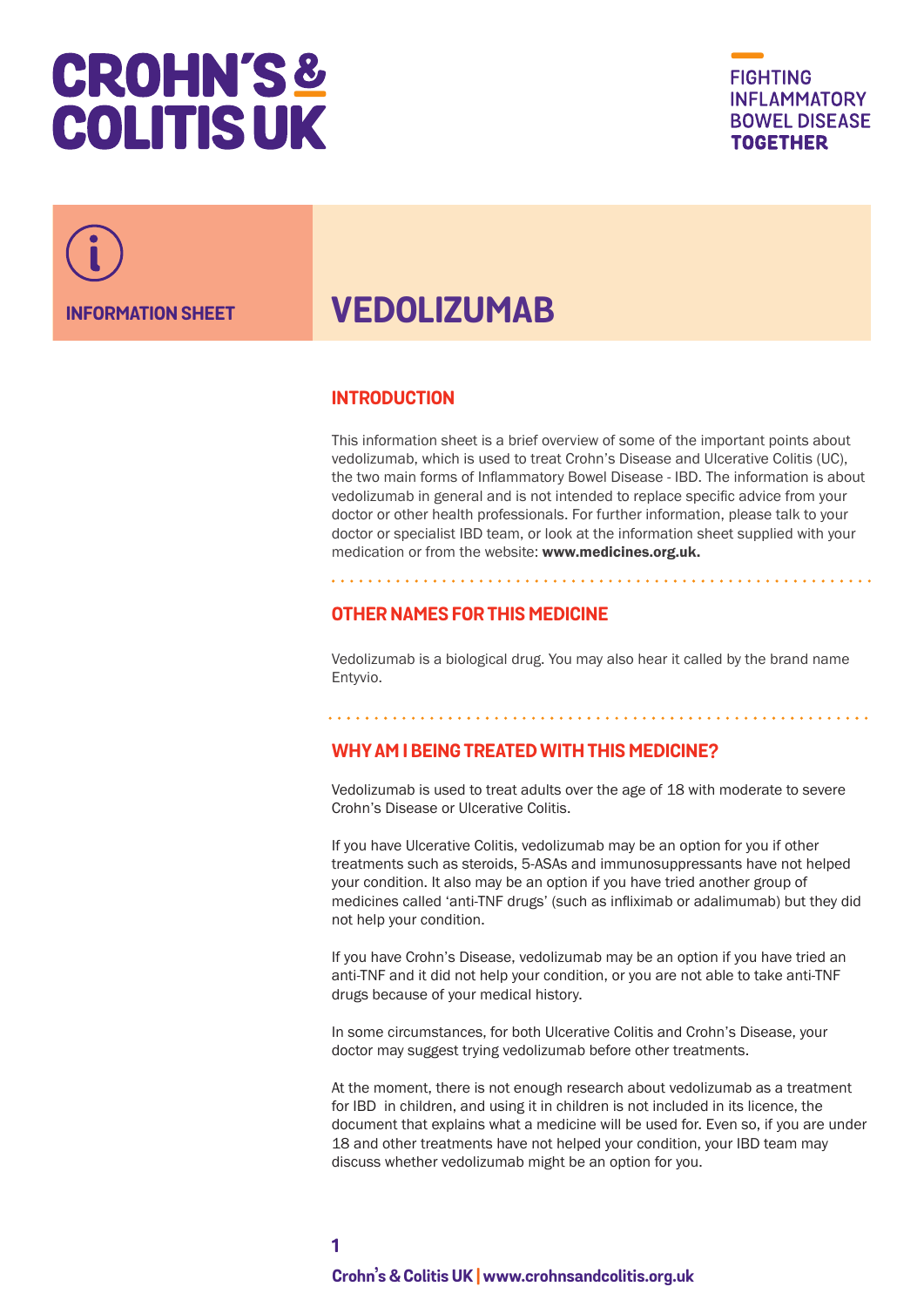#### **HOW DOES IT WORK?**

Vedolizumab belongs to a group of medicines called 'biological drugs.' Biological drugs are made from proteins and other substances that occur in nature. They are produced by a biological rather than chemical process – for example they can be created inside living cells.

Vedolizumab is a 'gut-selective integrin blocker' that targets white blood cells. White blood cells are made by the immune system to fight infection. In Crohn's Disease and Ulcerative Colitis, overproduction of these cells leads to inflammation. Vedolizumab works by stopping the white blood cells from entering the lining of the gut. This means that the drug only targets the gut, rather than the whole of the body like anti-TNF drugs, and may cause fewer side effects.

#### **HOW LONG WILL IT TAKE TO WORK?**

Everyone responds differently to vedolizumab. Some people may start feeling better within six weeks, but it may take longer. If you have Crohn's Disease, vedolizumab may take up to 14 weeks to work.

#### **HOW DO I TAKE VEDOLIZUMAB?**

Vedolizumab is given as an intravenous (IV) infusion – that is, through a drip into a vein in your arm. It cannot be taken orally (in tablet form), because your digestive system would destroy it.

A trained member of staff, normally a nurse or a doctor, will give you infusions of vedolizumab in hospital. You will probably be treated as a day patient, unless you are already in hospital. You will be able to have the infusion while sitting in a chair, so you won't have to undress, get into bed or stay overnight.

Your team will observe you closely during your infusion. For your first two infusions, they will also monitor you for approximately two hours after the infusion has finished. After the first two infusions, you will only need to stay for about an hour after you have completed the infusion.

The infusion itself takes only 30 minutes. It is likely to vary a little, but your whole treatment session may take up to two or three hours in total, including getting ready for the infusion and monitoring afterwards. Treatment time might reduce once you are having regular or maintenance infusions (see below). Check with your IBD team to find out how long you may need to be in hospital.

# **WHAT IS THE NORMAL DOSAGE AND HOW OFTEN WILL I NEED AN INFUSION?**

You will have a 300mg dose of vedolizumab during each infusion.

To begin with, you will have a series of 'starter' infusions during the first six weeks:

- You'll have your first dose,
- then another two weeks later.
- and then another six weeks after the first one.
- **2**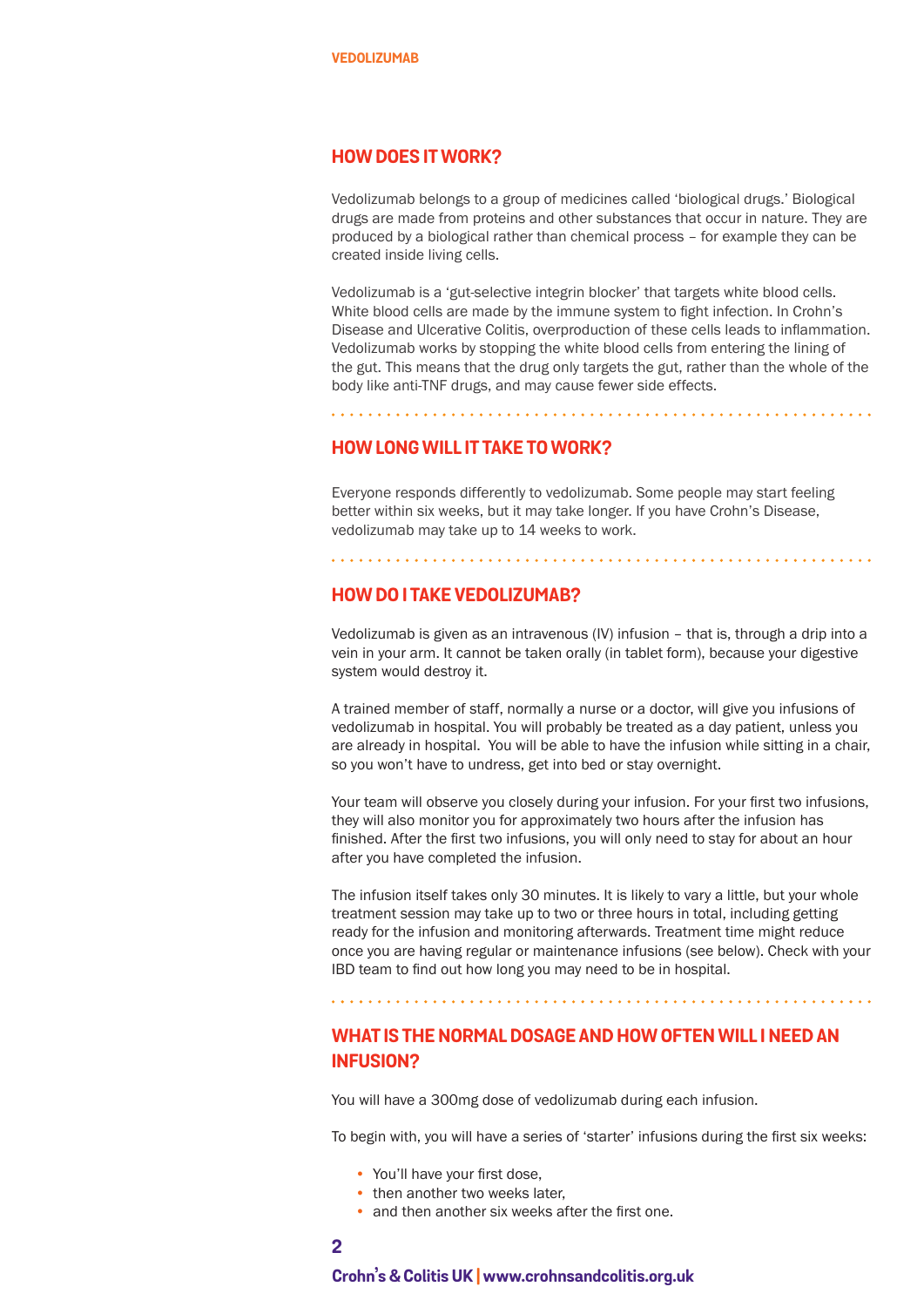If you have Crohn's Disease and you are not improving after your third starter infusion of vedolizumab, your doctor may feel it is valuable for you to have an additional starter dose at week 10.

If you respond well to the treatment, it is likely you will start a maintenance programme of infusions every eight weeks.

If your symptoms do not seem to be improving, your doctor may increase your vedolizumab treatment to infusions every four weeks to see if that helps.

If vedolizumab does not seem to be helping with your symptoms at all, your IBD team may advise stopping treatment:

- after 10 weeks if you have Ulcerative Colitis
- after 14 weeks if you have Crohn's Disease

Sometimes your IBD team may recommend that you try vedolizumab for a bit longer to see if it does start to have an effect.

#### **HOW EFFECTIVE IS VEDOLIZUMAB?**

Although not everyone responds to vedolizumab, research has shown that vedolizumab can be effective in improving symptoms and bringing about and maintaining remission in people with moderate to severe Crohn's Disease and Ulcerative Colitis. It may also mean you don't have to take steroids.

#### **CAN I HAVE OTHER TREATMENT ALONGSIDE VEDOLIZUMAB?**

You might have vedolizumab on its own, or it can be used with other medications to treat IBD, such as anti-inflammatory drugs, steroids or immunosuppressants.

It is important to tell your IBD team if you are taking any medication for other medical conditions, so they can check that they do not interfere with one another.

**WHAT CHECKS WILL I NEED BEFORE I START VEDOLIZUMAB?**

You will have a check-up before you start your vedolizumab treatment to make sure that it is a suitable treatment for you. The team treating you will ask you if:

- You have an infection, or think you have an infection, or if you've often had infections in the past (this includes fever and flu-like symptoms)
- You are going to have any immunisations or you've had one recently
- You have cancer
- You have a history of liver problems
- You have tuberculosis (TB) or have come into contact with anyone with TB. You should not be given vedolizumab if you have active TB. If you have underlying inactive TB, this will need to be treated before starting vedolizumab. Most doctors now use a blood test to check for underlying or inactive TB, but you may be given a chest x-ray as well
- You are pregnant, planning to get pregnant, or are breastfeeding

Your team will also need to know about any other medications you are taking.

# $66$

It was at least 14 weeks before I could definitively see an improvement. So don't be disheartened if it's not immediate. Vedolizumab is a 'slow burner' but it works for me.

99

Helen, age 37 diagnosed with Crohn's Disease in 2010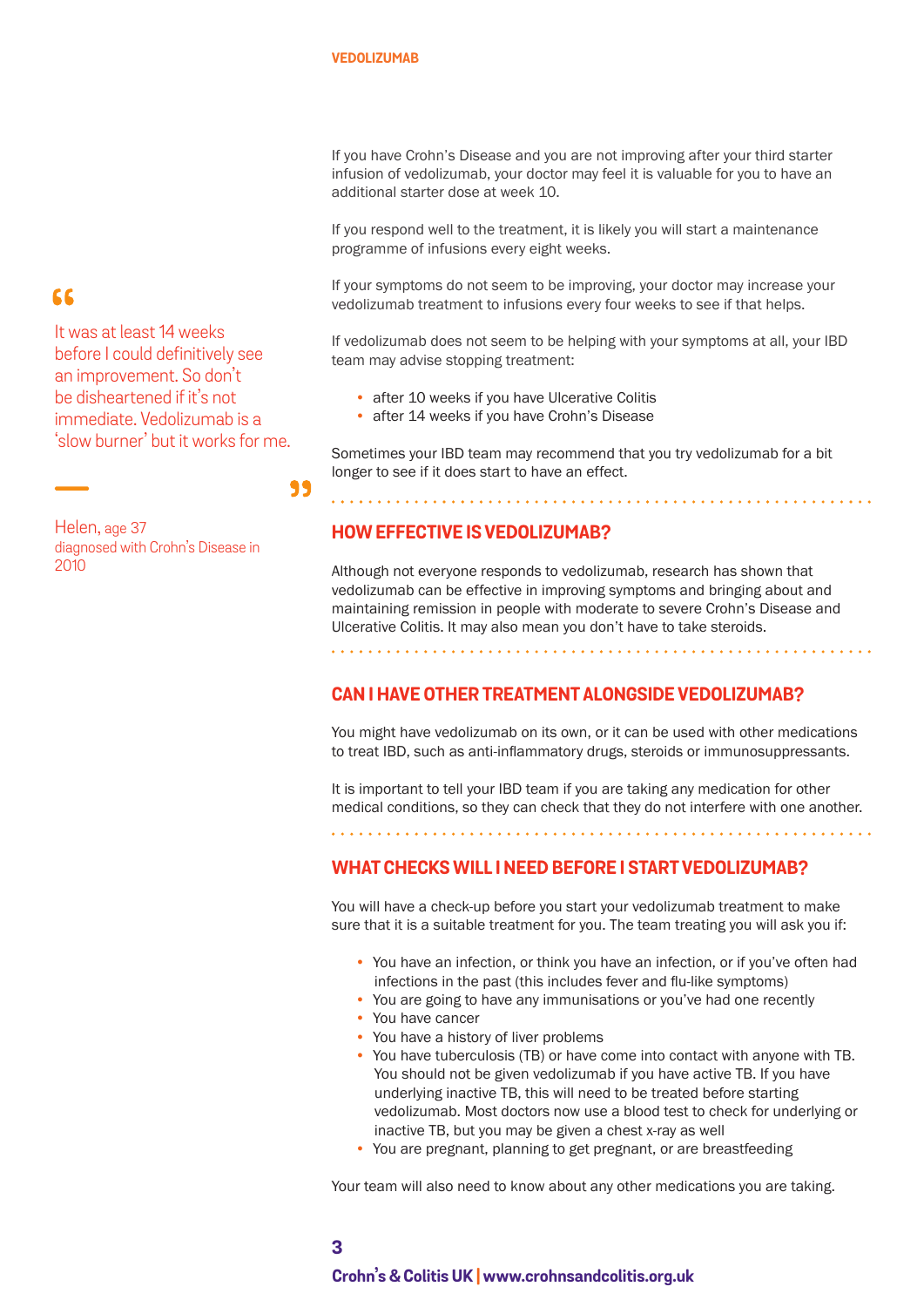#### **WILL I HAVE ONGOING CHECKS WHILE I AM ON VEDOLIZUMAB?**

Your IBD team will monitor you – particularly to check whether vedolizumab is working for you and for signs of infection. You will normally have regular checks and tests to monitor how well the treatment is working. This helps to make sure that any complications are prevented or caught at an early stage. It is also important that you tell your doctor or the hospital team monitoring your treatment about any new symptoms you notice, as soon as they occur.

After 12 months of treatment, your IBD team should give you a check-up to see whether you should continue having vedolizumab. Based on your symptoms they might advise continuing treatment.

Or, if your condition is in complete remission, they may discuss stopping vedolizumab but restarting if you have a relapse or 'flare-up'.

# **WILL I NEED TO TAKE ANY SPECIAL PRECAUTIONS WHILE BEING TREATED WITH VEDOLIZUMAB?**

You will need to look out for any of the symptoms listed in the side-effect section. Tell your IBD team if you think you are having an allergic reaction to the infusion, or think you might be getting an infection.

Contact your doctor if you begin to feel unwell and think you may have caught an infection. Your IBD team may recommend that you have an annual flu vaccination, an up-to-date pneumonia vaccination and other vaccinations to prevent you getting infections.

# **WHAT ARE THE MOST LIKELY SIDE EFFECTS OF VEDOLIZUMAB?**

In general, vedolizumab is safe and has low rates of complications. But, like all drugs, vedolizumab can have side effects, although not everyone will experience these.

Some side effects can happen almost immediately, in direct response to the infusion. Others may not appear for several days, weeks or even longer. Some side effects are mild and will go away on their own, or following adjustment of the infusion programme. Others can be more serious and will require treatment.

Side effects of vedolizumab include the following:

#### Immmediate reactions

It is not common, but some symptoms may mean you are having a reaction to the infusion or an allergic reaction to vedolizumab.

Tell your IBD team immediately if you notice any of the following symptoms during or after your infusion, or contact them straight away if you are at home:

- difficulty breathing
- redness of the skin, an itchy rash or itchy skin
- swelling anywhere in your body
- rapid heart rate
- feeling sick
- pain in the part of your arm where the infusion needle was inserted
- chills, shivering, or high fever
- **4**

99

#### **Crohn's & Colitis UK | www.crohnsandcolitis.org.uk**

#### 66

I've had very few side effects from vedolizumab since starting it a month and a half ago, only achy legs and headaches for a day. So far it's been the most effective medication for me.

Elaine, age 36 diagnosed with Crohn's Disease in 2015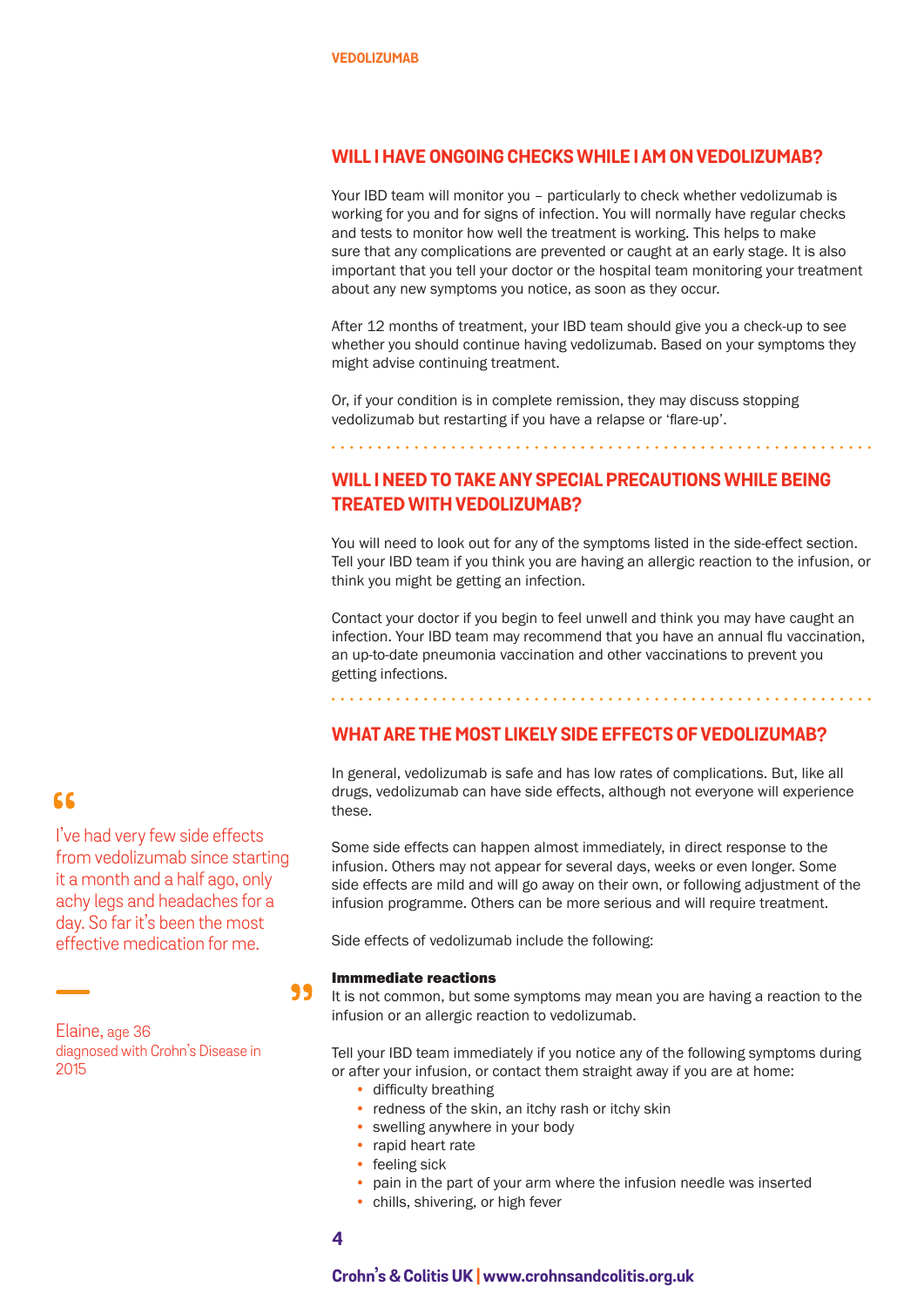#### Other side effects

It is common for people having vedolizumab to develop a cold, joint pain or headaches. Other common side effects include:

- cold and flu-like symptoms such as fever, tiredness, cough, sore throat and blocked nose
- infection in the chest, throat or sinus
- infection or an anal sore (a sore in or near the back passage)
- pain in the limbs or back, muscle cramps and weakness
- changes to your skin such as itching, rashes, redness, prickling, tingling or developing eczema or acne
- stomach and bowel difficulties such as gastroenteritis (vomiting and diarrhoea), bloating, gas, hard faeces, and haemorrhoids (piles)
- high blood pressure
- heartburn
- night sweats

Less commonly, people may experience redness and tenderness of their hair follicles, or yeast infections in their throat or mouth, and some women may have a vaginal infection.

It is extremely rare and no cases have currently been reported for patients taking vedolizumab, but you should also be aware of the symptoms of a brain condition called progressive multifocal leukoencephalopathy (PML).

Let your IBD team know immediately if you have any of these symptoms:

- blurred, loss of or double vision
- difficulty speaking
- weakness in an arm or a leg
- a change in the way you walk or problems with your balance
- persistent numbness, decreased sensation or loss of sensation
- memory loss or confusion

For a complete list of side effects of vedolizumab and for more information, see the Patient Information Leaflet provided with your medication, or visit www.medicines.org.uk.

#### **CAN I HAVE IMMUNISATIONS WHILE ON VEDOLIZUMAB?**

You can have some immunisations while on vedolizumab, but it may affect the way that you respond to them. Let your IBD team know if you have any immunisations planned.

### **CAN I TAKE OTHER MEDICINES ALONG WITH VEDOLIZUMAB?**

Tell your IBD team if you are taking, have recently taken or might start taking any other medicines. You shouldn't generally take vedolizumab with other types of biologic drugs that suppress your immune system, although there may be some exceptions.

If you have taken natalizumab (a medicine used to treat multiple sclerosis) or rituximab (a medicine used to treat certain types of cancer and rheumatoid arthritis), tell your IBD team, who will decide if you can be given vedolizumab.

**5**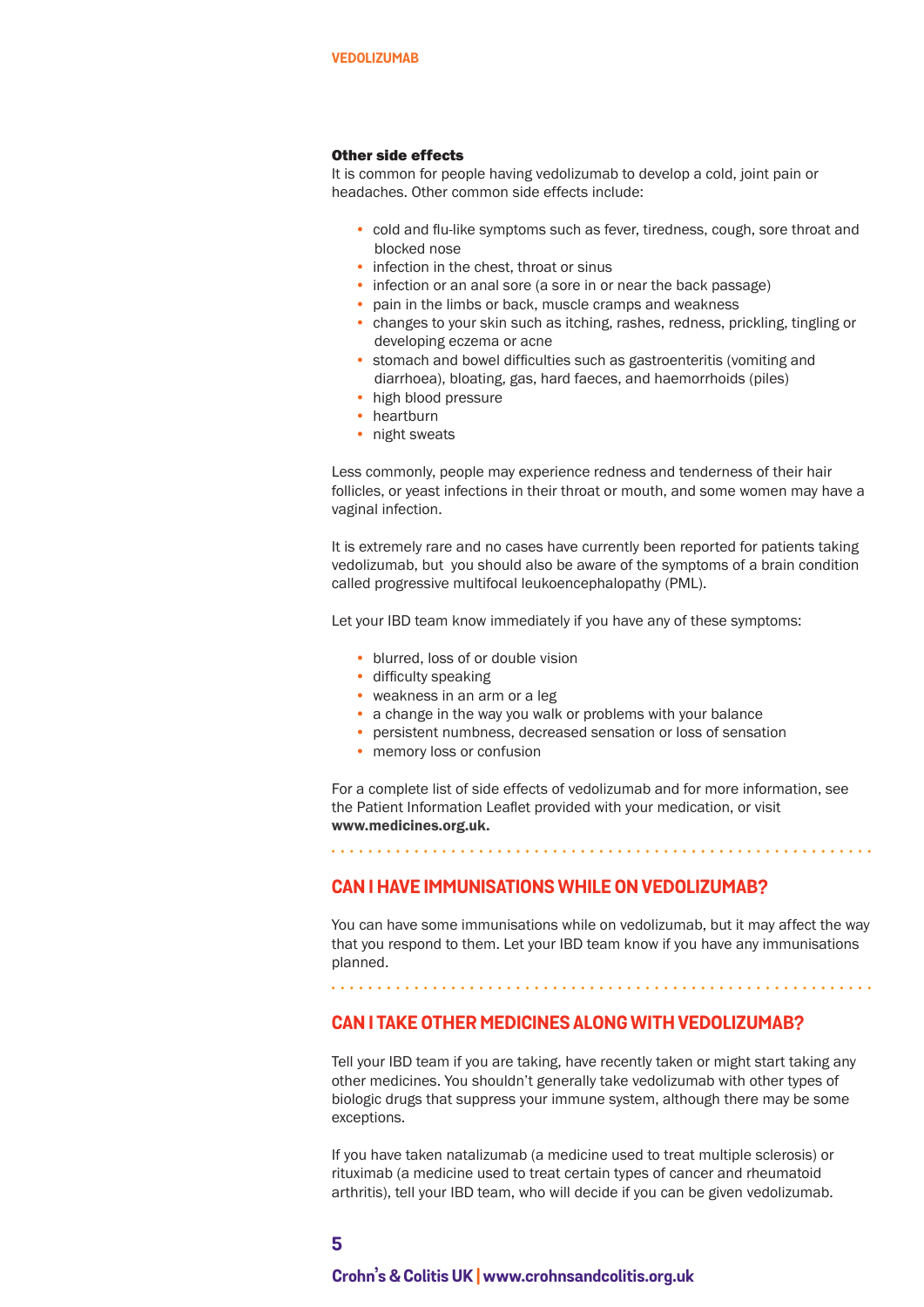#### **CAN I DRINK ALCOHOL WHILE TAKING VEDOLIZUMAB?**

Alcohol is not known to have any interaction with vedolizumab, but for general health reasons it is best to keep within the Department of Health guideline limits.

#### **DOES VEDOLIZUMAB AFFECT PREGNANCY AND FERTILITY?**

The effects of vedolizumab during pregnancy are not yet known. Taking vedolizumab while you're pregnant is not currently recommended, unless you and your IBD team have decided that the benefits of taking it strongly outweigh any risks to you and your baby.

If you are a woman who could get pregnant, you should use effective contraception while you're having treatment, and keep using it for at least 5 months after your treatment has finished.

If you are planning a pregnancy, please discuss this with your IBD team first, and if your pregnancy is unplanned, notify your IBD team as soon as possible.

There has not been any research about whether vedolizumab has an effect on male fertility. If you are worried about this, ask your IBD team for advice.

#### **WHAT ABOUT BREASTFEEDING?**

It is not yet known whether vedolizumab passes into breast milk, or what effect this could have on your baby. So it is important to tell your IBD team if you are breastfeeding or planning to breastfeed.

#### **WHO SHOULD I TALK TO IF I AM WORRIED?**

If you are worried about your vedolizumab treatment or if you have any questions, contact your IBD team. They will be able to help you with queries such as why it has been prescribed, what the correct dose and frequency are, what monitoring is in place, and what alternatives may be available for you.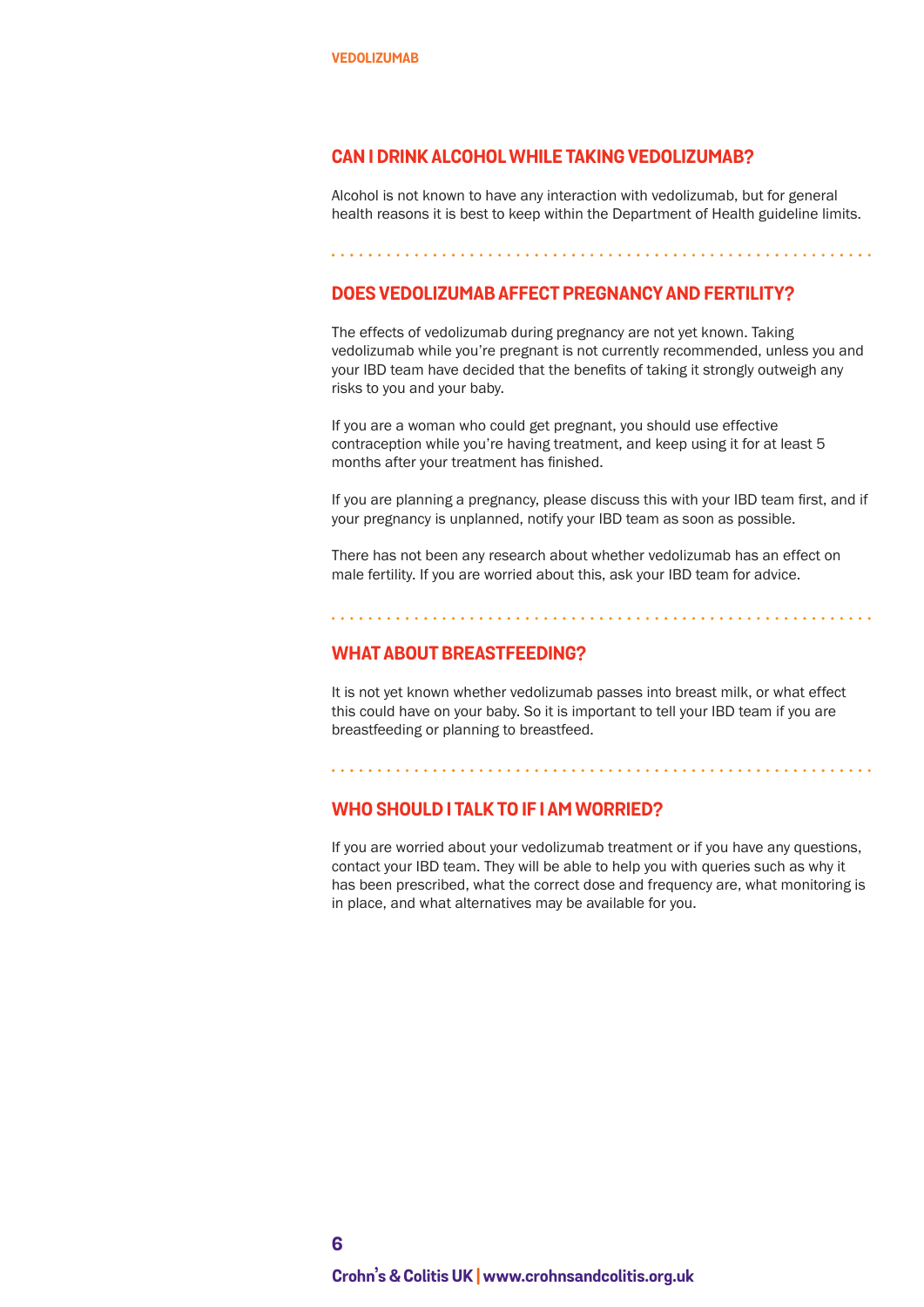### **HELP AND SUPPORT FROM CROHN'S AND COLITIS UK**

All our information sheets and booklets are available to download from our website: www.crohnsandcolitis.org.uk. If you would like a printed copy, please contact our helpline.

Our helpline is a confidential service providing information and support to anyone affected by Crohn's Disease, Ulcerative Colitis and other forms of Inflammatory Bowel Disease (IBD).

Our team can:

- help you understand more about IBD, diagnosis and treatment options
- provide information to help you to live well with your condition
- help you understand and access disability benefits
- be there to listen if you need someone to talk to
- put you in touch with a trained support volunteer who has a personal experience of IBD

Call us on 0300 222 5700 or email info@crohnsandcolitis.org.uk

See our website for WebChat (Live Online): www.crohnsandcolitis.org.uk/support/information-service

© Crohn's and Colitis UK 2017 Vedolizumab Edition 1 Last review - July 2017 Next planned review - 2020